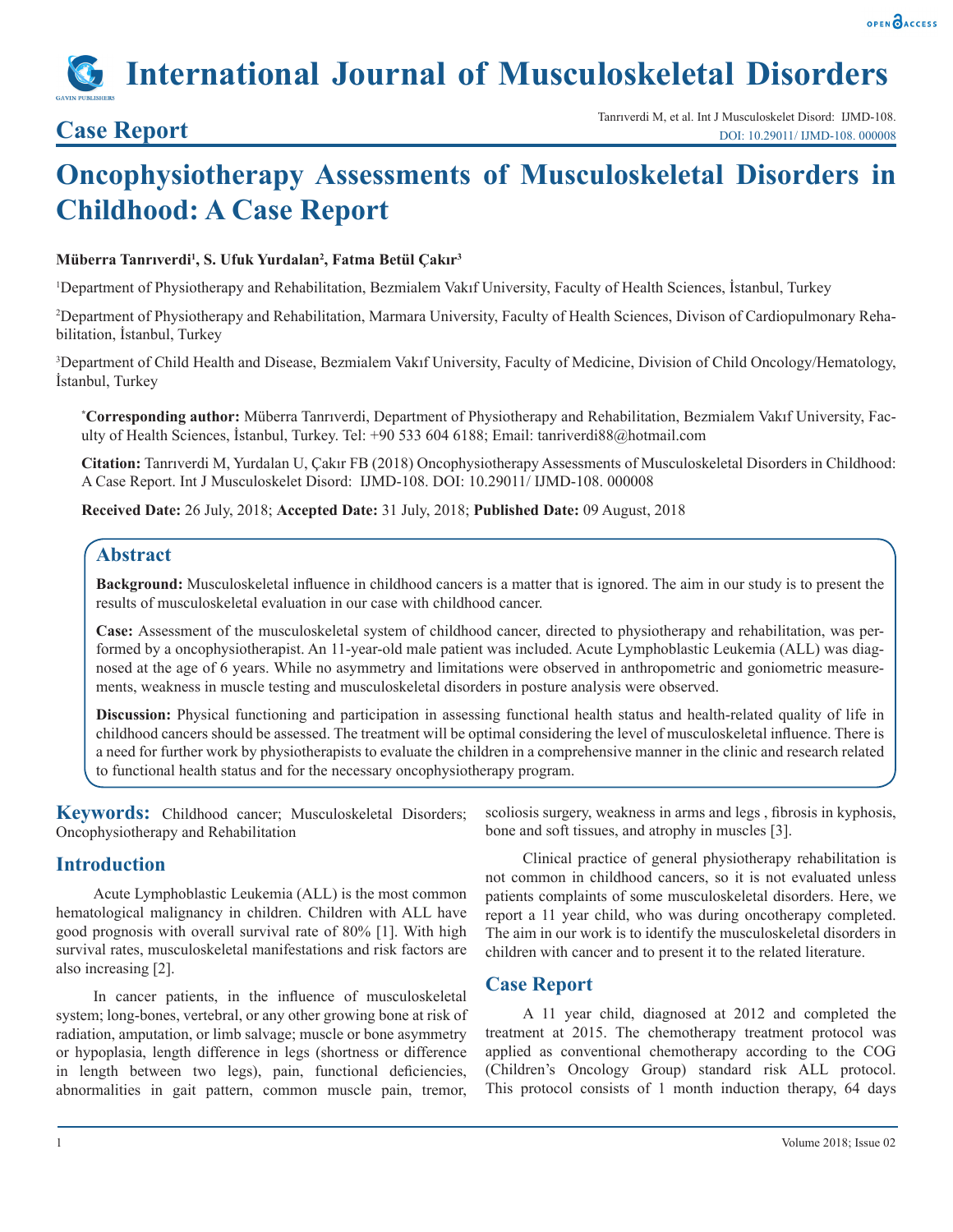**Citation:** Tanrıverdi M, Yurdalan U, Çakır FB (2018) Oncophysiotherapy Assessments of Musculoskeletal Disorders in Childhood: A Case Report. Int J Musculoskelet Disord: IJMD-108. DOI: 10.29011/ IJMD-108. 000008

consolidation therapy, 56 days intermittent therapy, 56 days late intensification therapy and initiation treatment. The patient was found to have remission in the bone marrow aspiration after taking induction therapy. It has been directed to rehabilitation after admission treatment.

General physiotherapy evaluation of the childhood cancers that was directed to the physiotherapy and rehabilitation department was carried out from the child oncology department. A case assent along with parental consent was obtained. The assessment consists of demographic information, postural analysis, anthropometric and goniometric measurements, and manual muscle testing.

The patient was questioned with a demographic form containing personal and base clinical information. Anteriorlateral-posterior posture assessments were used for the postural analysis [4]. Measurements of length, circumference and fat tissue thickness were made from anthropometric concept [5]. Range of motion were measured with a Baseline® 360° goniometer in degrees [6]. In muscle strength used 0-5 (0=weak, 5=strength, lower scores indicate weakness) muscle test determined by Manual Research Council [7]. For both muscle groups, children were in a sitting, lying, and stand position with the spine, hips and contralateral thigh stabilized. Our patient, who had received chemotherapy treatment, was just continuing his medical controls.

In our postural analysis, we found hallux valgus on the feet and kyphosis on the columna vertebralis. His shoulders had a height difference between the two shoulders with protracted and rounded shoulders.

While no asymmetry and limitations were found in the results of the anthropometric and goniometric measurements, the results of the muscle tests showed that the back extensions in the results were 4/5, the hip attachments 3/5, the hip internal and external rotators 4/5, the foot inverters 3/5, m. Serratus anterior 4/5, trapeze lower part 3/5, deltoid middle and back part 4/5, shoulder internal and external rotators 4/5. Other sceletal muscles were normal  $(5/5)$ .

For the posture problems seen in our case; a toe collection exercise for the toes and an 8-way bandage treatment for the shoulders. Isolated muscular strengthening exercises were taught for those muscles to relieve the weaknesses. Each exercise was repeated 10-15 times, and 3 times in a day as a home based assignment to do.

In order to our patient to have a more healthy life, it has been suggested to participate in aerobic exercise such as swimming.

The next appointment was planned, reporting that it should be followed up with 3-month checks for repeating the assessments. Advanced research asssessments should take place such as Neurocom system tests, instrumental gait analysis, and EMG diagnosing, etc. The home workout program will be sent back with video recordings and whats app programs via virtual controlled.

#### **Discussion**

The results of our analysis; physiotherapy assessments are showed that these children need the rehabilitation support and follow-up prospectively. And the most important point is oncophysiotherapy directed in children with ALL survivors.

Musculoskeletal effects in cancer patients; spinal disorders, upper extremity disorders, lower extremity disorders, radiation fibrosis syndrome, graft-versus-host disease, osteoporosis, bone metastases [8]. However, the symptoms seen in adult patients and the symptoms seen in childhood cancer are different from each other.

Musculoskeletal manifestations are seen in 20-40% patients with ALL. Osteoporosis and reduced bone mineral density had been described in ALL during diagnosis and treatment and even after completion of chemotherapy [9].

Ness et al. reported that the impairments of passive ankle range of motion, proximal muscle strength, motor performance and overall fitness appear to be present at diagnosis in children with ALL. Joint stifness, muscular weakness and associated fatigue may be due to either the disease process or link to the initial administration of glucocorticoids in this patient population [10].

This case report has notable strengths including several types of multipurposed assessments to evaluate young survivors of childhood ALL during their remission term. Importantly, the use of a large to spread it over a wide range.

As a result oncophysiotherapy is an important component of the oncologic medical treatment process and the preventive (retarding) and protective approaches for treatment can only be due to a multi-objective evaluation. Functional capacity and musculoskeletal competence may develop as healthy peers of the child with ALL. Moreover, we will not draw attention to this issue and will shed light on further work.

#### **References**

- 1. Pui CH (2011) Acute lymphoblastic leukemia. M. Schwab (ed.), Encyclopedia of Cancer, Springer-Verlag Berlin Heidelberg 23-26.
- 2. [Riccio I, Marcarelli M, Del Regno N, Fusco C, Di Martino M, et al.](https://www.ncbi.nlm.nih.gov/pubmed/23407432)  (2013) Musculoskeletal problems in pediatric acute leukemia. Journal [of Pediatric Orthopaedics 22: 264-269.](https://www.ncbi.nlm.nih.gov/pubmed/23407432)
- 3. Dang□Tan T, Franco EL (2007) Diagnosis delays in childhood cancer: a review. Cancer: Interdisciplinary International Journal of the Ameri[can Cancer Society 110: 703-713](https://www.ncbi.nlm.nih.gov/pubmed/17620277).
- 4. [Hong Y, Cheung CK \(2003\) Gait and posture responses to backpack](https://www.ncbi.nlm.nih.gov/pubmed/12535723)  load during level walking in children. Gait & Posture 17: 28-33.